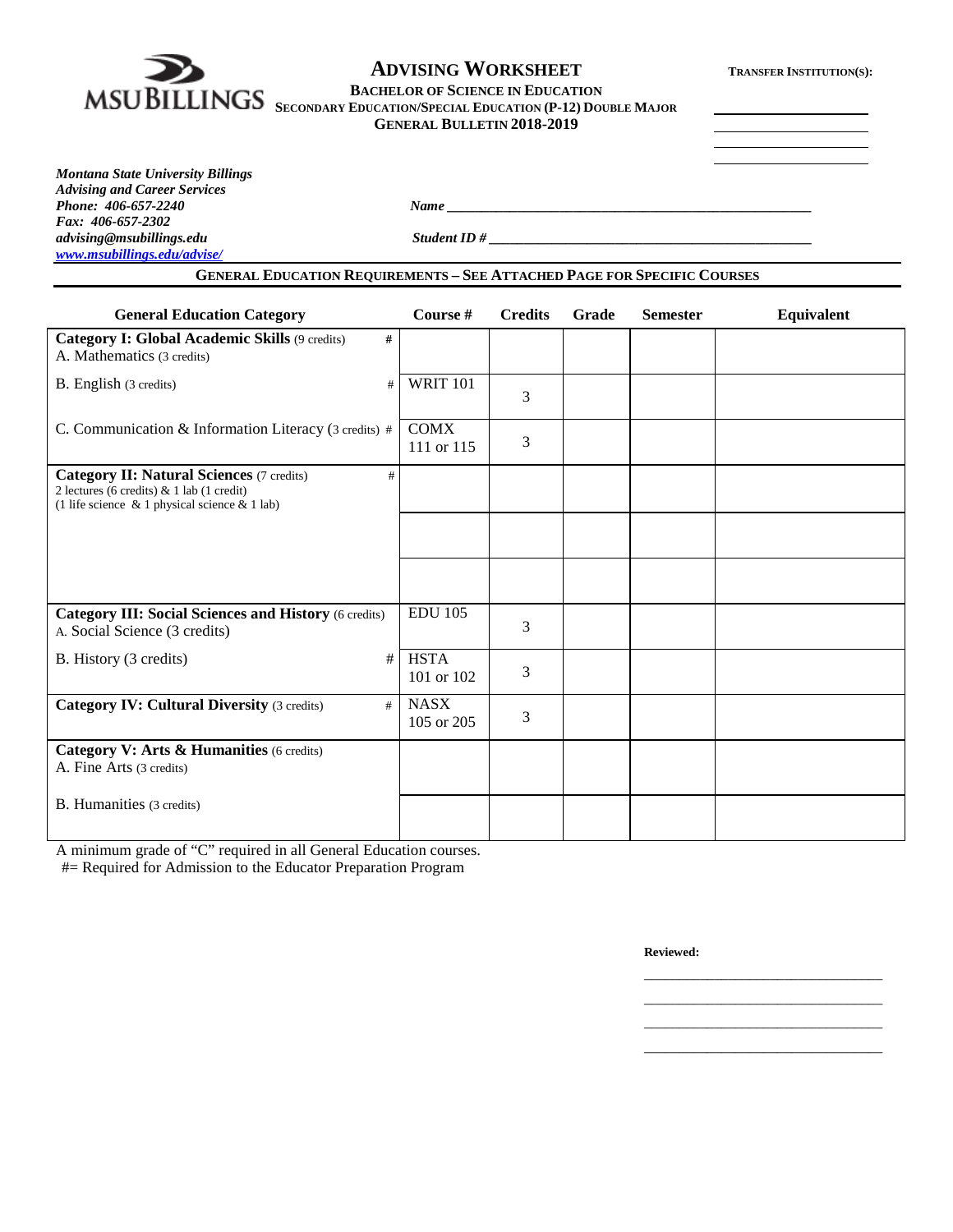## **GENERAL EDUCATION REQUIREMENTS**

|                                                                |     | <b>CATEGORY I: GLOBAL ACADEMIC SKILLS</b>           | 9 credits      |  |  |  |
|----------------------------------------------------------------|-----|-----------------------------------------------------|----------------|--|--|--|
| Students are required to take one course from each subcategory |     |                                                     |                |  |  |  |
|                                                                |     | <b>Subcategory A - Mathematics</b>                  | 3 credits      |  |  |  |
| M                                                              | 105 | Contemporary Mathematics                            | 3              |  |  |  |
| М                                                              | 114 | <b>Extended Technical Mathematics</b>               | 3              |  |  |  |
| M                                                              | 121 | College Algebra                                     | 3              |  |  |  |
| М                                                              | 122 | College Trigonometry                                | 3              |  |  |  |
| M                                                              | 130 | Mathematics for Elementary Teachers I               | 3              |  |  |  |
| М                                                              | 140 | College Math for Healthcare                         | 3              |  |  |  |
| М                                                              | 143 | <b>Finite Mathematics</b>                           | 4              |  |  |  |
| M                                                              | 161 | <b>Survey of Calculus</b>                           | 3              |  |  |  |
| М                                                              | 171 | Calculus I                                          | 4              |  |  |  |
| <b>STAT</b>                                                    | 141 | <b>Introduction to Statistical Concepts</b>         | 3              |  |  |  |
| <b>STAT</b>                                                    | 216 | Introduction to Statistics                          | 4              |  |  |  |
|                                                                |     | Subcategory B - English                             | 3 credits      |  |  |  |
| WRIT                                                           | 101 | College Writing I                                   | 3              |  |  |  |
| WRIT                                                           | 121 | Introduction to Technical Writing                   | 3              |  |  |  |
| WRIT                                                           | 122 | Introduction to Business Writing                    | 3              |  |  |  |
| WRIT                                                           | 201 | College Writing II                                  | 3              |  |  |  |
| WRIT                                                           | 220 | Business & Professional Writing                     | 3              |  |  |  |
| WRIT                                                           | 221 | Intermediate Technical Writing                      | $\overline{3}$ |  |  |  |
| Subcategory C- Communication & Information Literacy 3 credits  |     |                                                     |                |  |  |  |
| <b>COMX</b>                                                    | 111 | <b>Introduction to Public Speaking</b>              | 3              |  |  |  |
| 0R                                                             |     |                                                     |                |  |  |  |
| <b>COMX</b>                                                    | 115 | <b>Introduction to Interpersonal Communication3</b> |                |  |  |  |

**CATEGORY II: NATURAL SCIENCES 6 cr. lecture & 1 cr. lab**

*Students are required to take one course from each subcategory and at least one corresponding lab or Integrated Sciences*

|             |     | Subcategory A – Life Sciences<br>3-4 credits |   |
|-------------|-----|----------------------------------------------|---|
| <b>BIOB</b> | 101 | Discover Biology                             | 3 |
| <b>BIOB</b> | 102 | Discover Biology Lab                         | 1 |
| <b>BIOB</b> | 121 | Fundamentals of Biology for Allied Health    | 3 |
| <b>BIOB</b> | 122 | Fund of Biology: Evolution, Ecology, and     |   |
|             |     | <b>Biodiversity</b>                          | 3 |
| <b>BIOB</b> | 123 | Fund of Biology: The Nature of Nutrition     | 3 |
| <b>BIOB</b> | 160 | Principles of Living Systems                 | 3 |
| <b>BIOB</b> | 161 | Principles of Living Systems Lab             | 1 |
|             |     |                                              |   |

|                            |     | <b>Subcategory B – Physical Sciences</b>    | 3-4 credits |   |  |  |  |
|----------------------------|-----|---------------------------------------------|-------------|---|--|--|--|
| ASTR                       | 110 | Introduction to Astronomy                   |             | 3 |  |  |  |
| ASTR                       | 111 | Introduction to Astronomy Lab               |             |   |  |  |  |
| <b>CHMY</b>                | 121 | Introduction to General Chemistry           |             | 3 |  |  |  |
| <b>CHMY</b>                | 122 | Introduction to General Chemistry Lab       |             | 1 |  |  |  |
| <b>CHMY</b>                | 141 | College Chemistry I                         |             | 3 |  |  |  |
| <b>CHMY</b>                | 142 | College Chemistry Laboratory I              |             | 1 |  |  |  |
| GEO                        | 101 | <b>Introduction to Physical Geology</b>     |             | 3 |  |  |  |
| GEO                        | 102 | Introduction to Physical Geology Laboratory |             | 1 |  |  |  |
| GPHY                       | 111 | Introduction to Physical Geography          |             | 3 |  |  |  |
| <b>GPHY</b>                | 112 | Introduction to Physical Geography Lab      |             | 1 |  |  |  |
| <b>PHSX</b>                | 103 | Our Physical World                          |             | 3 |  |  |  |
| <b>PHSX</b>                | 104 | Our Physical World Lab                      |             | 1 |  |  |  |
| PHSX                       | 205 | College Physics I                           |             | 3 |  |  |  |
| PHSX                       | 206 | College Physics I Lab                       |             | 1 |  |  |  |
| PHSX                       | 105 | <b>Fundamentals of Physical Science</b>     |             | 3 |  |  |  |
| PHSX                       | 106 | Fundamentals of Physical Science Lab        |             | 1 |  |  |  |
|                            |     |                                             |             |   |  |  |  |
| <b>Integrated Sciences</b> |     |                                             |             |   |  |  |  |
|                            |     | SCIN 101, 102, 103, 104 Integrated Sciences | 3, 1, 3, 1  |   |  |  |  |

|             |                                                                | <b>CATEGORY III: SOCIAL SCIENCES AND HISTORY</b>                                                             | <b>6 CREDITS</b>            |  |  |  |
|-------------|----------------------------------------------------------------|--------------------------------------------------------------------------------------------------------------|-----------------------------|--|--|--|
|             | Students are required to take one course from each subcategory |                                                                                                              |                             |  |  |  |
|             |                                                                | <b>Subcategory A – Social Sciences</b>                                                                       | 3 credits                   |  |  |  |
| ANTY        | 217                                                            | Physical Anthropology & Archeology                                                                           | 3                           |  |  |  |
| <b>BGEN</b> | 105                                                            | Introduction to Business                                                                                     | 3                           |  |  |  |
| COMX        | 106                                                            | Communicating in a Dynamic Workplace                                                                         | 3                           |  |  |  |
| <b>ECNS</b> | 201                                                            | Principles of Microeconomics                                                                                 | 3                           |  |  |  |
| <b>ECNS</b> | 202                                                            | Principles of Macroeconomics                                                                                 | 3                           |  |  |  |
| EDU         | 105                                                            | <b>Education and Democracy</b>                                                                               | $\boldsymbol{\mathfrak{z}}$ |  |  |  |
| <b>GPHY</b> | 141                                                            | Geography of World Regions                                                                                   | $\overline{3}$              |  |  |  |
| HTH         | 110                                                            | Personal Health and Wellness                                                                                 | 3                           |  |  |  |
| <b>PSCI</b> | 210                                                            | Introduction to American Government                                                                          | $\overline{3}$              |  |  |  |
| SCI         | 220                                                            | Introduction to Comparative Government                                                                       | 3                           |  |  |  |
| <b>PSYX</b> | 100                                                            | Introduction to Psychology                                                                                   | $\overline{3}$              |  |  |  |
| <b>PSYX</b> | 231                                                            | Human Relations                                                                                              | $\overline{3}$              |  |  |  |
| SOCI        | 101                                                            | Introduction to Sociology                                                                                    | 3                           |  |  |  |
| SOCI        | 201                                                            | Social Problems                                                                                              | 3                           |  |  |  |
|             |                                                                | <b>Subcategory B - History</b>                                                                               | 3 credits                   |  |  |  |
| HSTA        | 101                                                            | <b>American History I</b>                                                                                    | 3                           |  |  |  |
| OR          |                                                                |                                                                                                              |                             |  |  |  |
| HSTA        | 102                                                            | <b>American History II</b>                                                                                   | 3                           |  |  |  |
|             |                                                                | $C_1$ and $C_2$ any $\mathbf{IV}$ . $C_{\mathbf{IV}}$ ay $\mathbf{IV}$ is $\mathbf{IV}$ in $C_{\mathbf{IV}}$ | 2.111                       |  |  |  |

|            |     | <b>CATEGORY IV: CULTURAL DIVERSITY</b><br>3 credits |  |
|------------|-----|-----------------------------------------------------|--|
| NASX<br>ОR | 105 | <b>Introduction to Native American Studies</b>      |  |
| NASX       | 205 | <b>Native Americans in Contemporary Society 3</b>   |  |

|                                                                |     | <b>CATEGORY V: ARTS &amp; HUMANITIES</b> | 6 credits                                            |  |  |
|----------------------------------------------------------------|-----|------------------------------------------|------------------------------------------------------|--|--|
| Students are required to take one course from each subcategory |     |                                          |                                                      |  |  |
|                                                                |     | <b>Subcategory A - Fine Arts</b>         | 3 credits                                            |  |  |
| ARTZ                                                           | 101 | Art Fundamentals                         | 3                                                    |  |  |
| ARTZ.                                                          | 105 | Visual Language-Drawing                  |                                                      |  |  |
| ARTZ.                                                          | 131 | Ceramics for Non-majors                  |                                                      |  |  |
| CRWR                                                           | 240 | Intro Creative Writing Workshop          |                                                      |  |  |
| FILM                                                           | 160 | Introduction to World Cinema             |                                                      |  |  |
| LIT                                                            | 270 | Film & Literature                        |                                                      |  |  |
| <b>MART</b>                                                    | 260 | Computer Presentation and Animation      | 333333                                               |  |  |
| MUSI                                                           | 101 | <b>Enjoyment of Music</b>                |                                                      |  |  |
| MUSI                                                           | 114 | Band: MSUB Symphonic                     | $\mathbf{1}$                                         |  |  |
| <b>MUSI</b>                                                    | 131 | Jazz Ensemble I: MSUB                    | 1                                                    |  |  |
| MUSI                                                           | 147 | Choral Ensemble: University Chorus       | 1                                                    |  |  |
| <b>PHOT</b>                                                    | 154 | <b>Exploring Digital Photography</b>     | 3                                                    |  |  |
| THTR                                                           | 101 | Introduction to Theatre                  | $\frac{3}{3}$                                        |  |  |
| THTR                                                           | 120 | Introduction to Acting I                 |                                                      |  |  |
|                                                                |     | <b>Subcategory B - Humanities</b>        | 3 credits                                            |  |  |
| <b>ARTH</b>                                                    | 150 | Introduction to Art History              | 3                                                    |  |  |
| <b>HONR</b>                                                    | 111 | Perspectives and Understanding           |                                                      |  |  |
| LIT                                                            | 110 | Introduction to Literature               |                                                      |  |  |
| LIT                                                            | 240 | The Bible as Literature                  |                                                      |  |  |
| PHL                                                            | 110 | Introduction to Ethics                   |                                                      |  |  |
| PHI.                                                           | 111 | Philosophies of Life                     | $\begin{array}{c} 3 \\ 3 \\ 3 \\ 3 \\ 3 \end{array}$ |  |  |
| PHL                                                            | 254 | People and Politics                      |                                                      |  |  |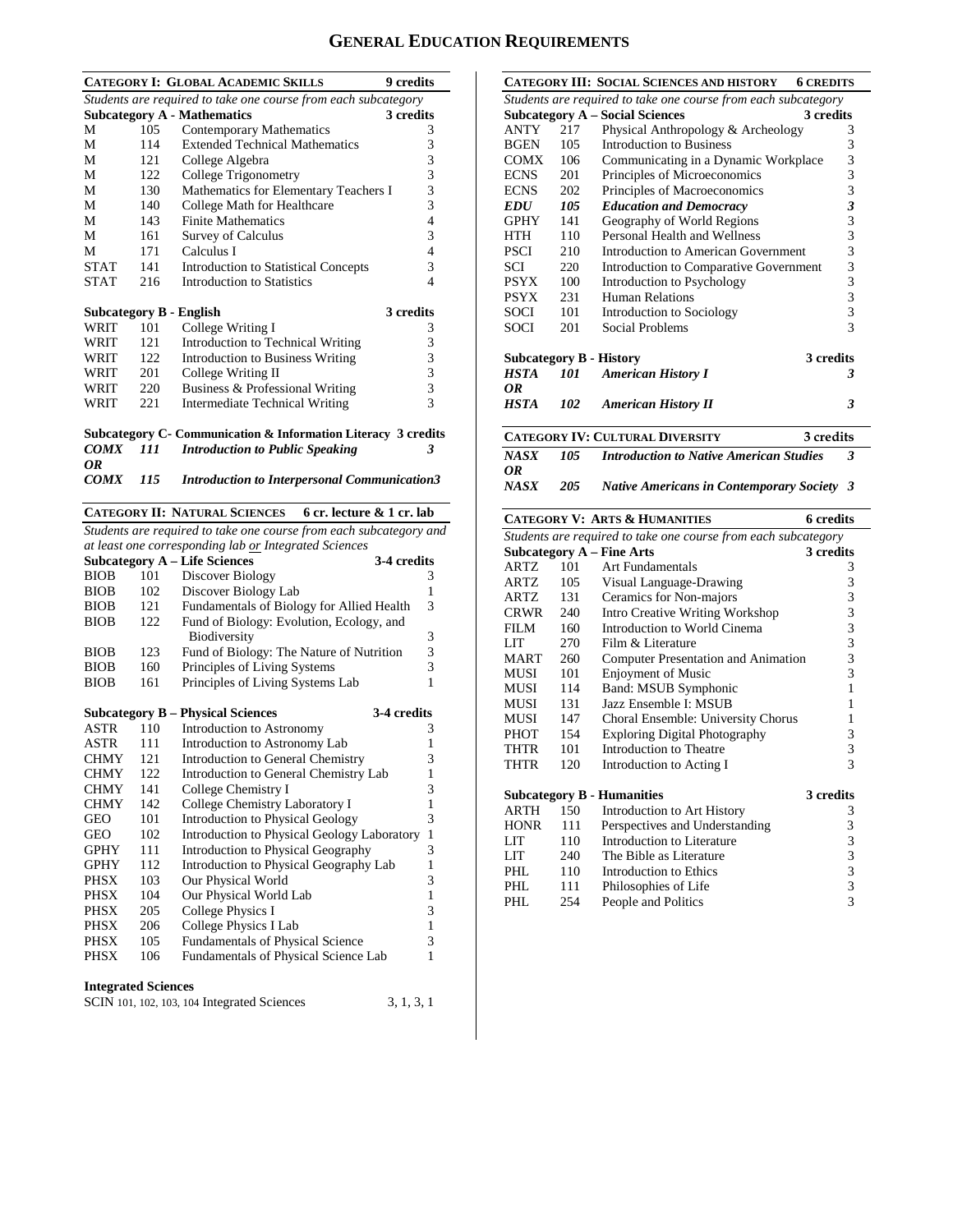|                                                                    |                                    | Course                                        | <b>Credits</b> | Grade | <b>Semester</b> | <b>Equivalent</b> |  |  |
|--------------------------------------------------------------------|------------------------------------|-----------------------------------------------|----------------|-------|-----------------|-------------------|--|--|
| A minimum grade of C or better is required in all major coursework |                                    |                                               |                |       |                 |                   |  |  |
|                                                                    | <b>Professional Education Core</b> |                                               |                |       |                 |                   |  |  |
| *#EDU                                                              | 105                                | <b>Education and Democracy</b>                | 3              |       |                 |                   |  |  |
| ^#EDU                                                              | 220/                               | Human Growth and Development                  | 3              |       |                 |                   |  |  |
|                                                                    | 220L                               | Lab (45 hour practicum required)              |                |       |                 |                   |  |  |
| #EDU                                                               | 221                                | <b>Educational Psychology and Measurement</b> | 3              |       |                 |                   |  |  |
| $^{\wedge\text{HEDSP}}$                                            | 204                                | Introduction to Teaching Exceptional Learners | 3              |       |                 |                   |  |  |
|                                                                    |                                    | (15 hour practicum required)                  |                |       |                 |                   |  |  |
| #HTH                                                               | 412                                | Drugs and Alcohol                             |                |       |                 |                   |  |  |
| <b>EDU</b>                                                         | 333                                | Reading and Writing Across the Curriculum     | 3              |       |                 |                   |  |  |
| <b>EDU</b>                                                         | 354                                | Secondary Junior Field                        | $\overline{2}$ |       |                 |                   |  |  |
| <b>EDU</b>                                                         | 380                                | Introduction to Curriculum Planning/Practice  | $\overline{c}$ |       |                 |                   |  |  |
| <b>EDU</b>                                                         | 406                                | Philosophical, Legal and Ethical Issues in    | 3              |       |                 |                   |  |  |
|                                                                    |                                    | Education                                     |                |       |                 |                   |  |  |
| <b>EDU</b>                                                         | 495A                               | Student Teaching: K-12                        | 9              |       |                 |                   |  |  |
| <b>OR</b>                                                          |                                    |                                               |                |       |                 |                   |  |  |
| <b>EDU</b>                                                         | 495C                               | Student Teaching: 5-12                        |                |       |                 |                   |  |  |
|                                                                    |                                    | Content Area Methods Course                   | $2 - 3$        |       |                 |                   |  |  |

\*May satisfy General Education requirements.

#Required for Admission to the Educator Preparation Program

## **Required Special Education Courses**

| <b>AEDSP</b> | 301 | Teaching Students with Learning Disabilities                                                    | 3 |  |  |
|--------------|-----|-------------------------------------------------------------------------------------------------|---|--|--|
| <b>AEDSP</b> | 302 | Teaching Students with Emotional or<br><b>Behavioral Disorders</b>                              | 3 |  |  |
| <b>AEDSP</b> | 303 | Teaching Students with Intellectual<br><b>Disabilities</b>                                      | 3 |  |  |
| <b>AEDSP</b> | 402 | <b>Individualizing Curriculum</b>                                                               | 3 |  |  |
| <b>AEDSP</b> | 404 | <b>Teaching Special Populations</b>                                                             | 2 |  |  |
| <b>AEDSP</b> | 405 | Assessment of Students with Exceptionalities                                                    | 3 |  |  |
| <b>EDU</b>   | 433 | Reflective Practices in Teaching Reading                                                        | 3 |  |  |
| <b>EDU</b>   | 438 | Literacy Assessment, Diagnosis and Instruction<br>(Note: EDU 433 is a prerequisite for EDU 438) | 3 |  |  |
| <b>AEDSP</b> | 461 | <b>Positive Behavior Supports</b>                                                               | 3 |  |  |
| <b>EDSP</b>  | 462 | Special Education Law, Policy and Practices                                                     | 3 |  |  |
| <b>EDSP</b>  | 495 | Field Work/Clinical/Practicum: Student<br>Teaching in Special Education                         | 9 |  |  |

## **Second Teaching Major**